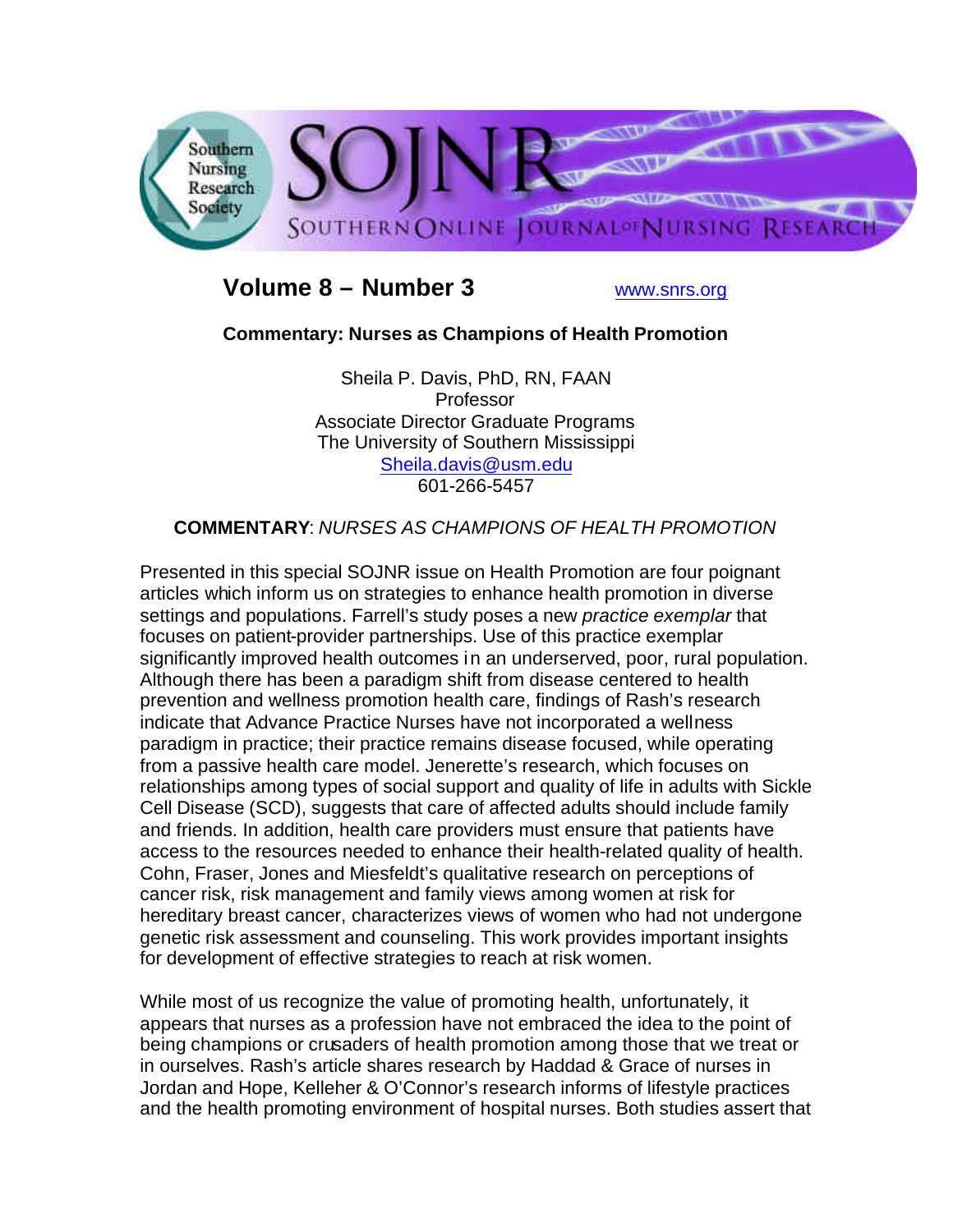a stressful environment that engenders unhealthy coping strategies such as smoking or poor nutrition results in a diminished value placed by the nurse on addressing clients' health damaging behaviors and greatly minimizes a nurse's effectiveness as a health promoter. In other words, if the work environment is such that breaks cannot be taken, there is no time to reflect, socialize, 'blow off steam' or regroup, and as a consequence the nurse is engaging in unhealthy behaviors to cope with the stress of the workplace, the probability of the nurse being a champion of health promotion in clients is futile. It seems, the idea of self care must first originate among those who provide the care. We cannot *care for* if we are not being *cared for*.

Why is embracement of health promotion critical for health providers in general and nurses specifically? According to all indicators, as a country, we cannot afford our spiraling health care costs. Health care costs in the United States reached 2 trillion dollars in 2005, is projected to reach 2.9 trillion in 2009, and 4 trillion by 2015. The Institute of Medicine Committee that investigated the consequences of uninsurance, on which I served for three years, confirmed that of nearly 47 million Americans without coverage, most were working Americans who could not afford the coverage. Sadly, the study demonstrated lost years of life due to uninsurance. While policy recommendations were made to government agencies to ensure coverage of all in the United States, to date, the problem of millions of Americans who are uninsured remains. Does one conclude that insurance coverage is the panacea for health promotion? No, I affirm that access to health care when needed should be available for those in need. Martin Luther King Jr. states and I agree that, "Of all forms of inequity, injustice in health care is the most shocking and inhumane."

Many of the political candidates of today promise the trophy of universal access to healthcare. Perhaps it will happen, or it may not. I submit though, that regardless of what happens on the political scene, as a profession, nurses are in the position to first of all be empowered and to empower by becoming health promoters. If we begin with ourselves, it will spread abroad. True to the proverb, charity begins at home: we must first love and care for ourselves. Stated differently, let love begin with me. Commit to love yourselves enough to insist on and take needed *self care* time within your organizations. This is critical to your own health promotion. Second, participate in daily and weekly health promotion activities. You may wish to do this individually or as part of a team. I refer to this activity as making deposits in my health bank. Health deposits today yield rich dividends as we age. Even as a professor of nursing, I wear a pedometer to work and aim for 10,000 steps each day. Funny, my whole attitude changes when I take the time out to make a health deposit. Try it!

Recently I attended a rather high scale conference on reducing health disparities. As groups engaged in dialogue and poised various strategies, the number one strategy with majority vote was universal access to health care. I was the lone minority voice which spoke of enhancing and promoting healthy lifestyle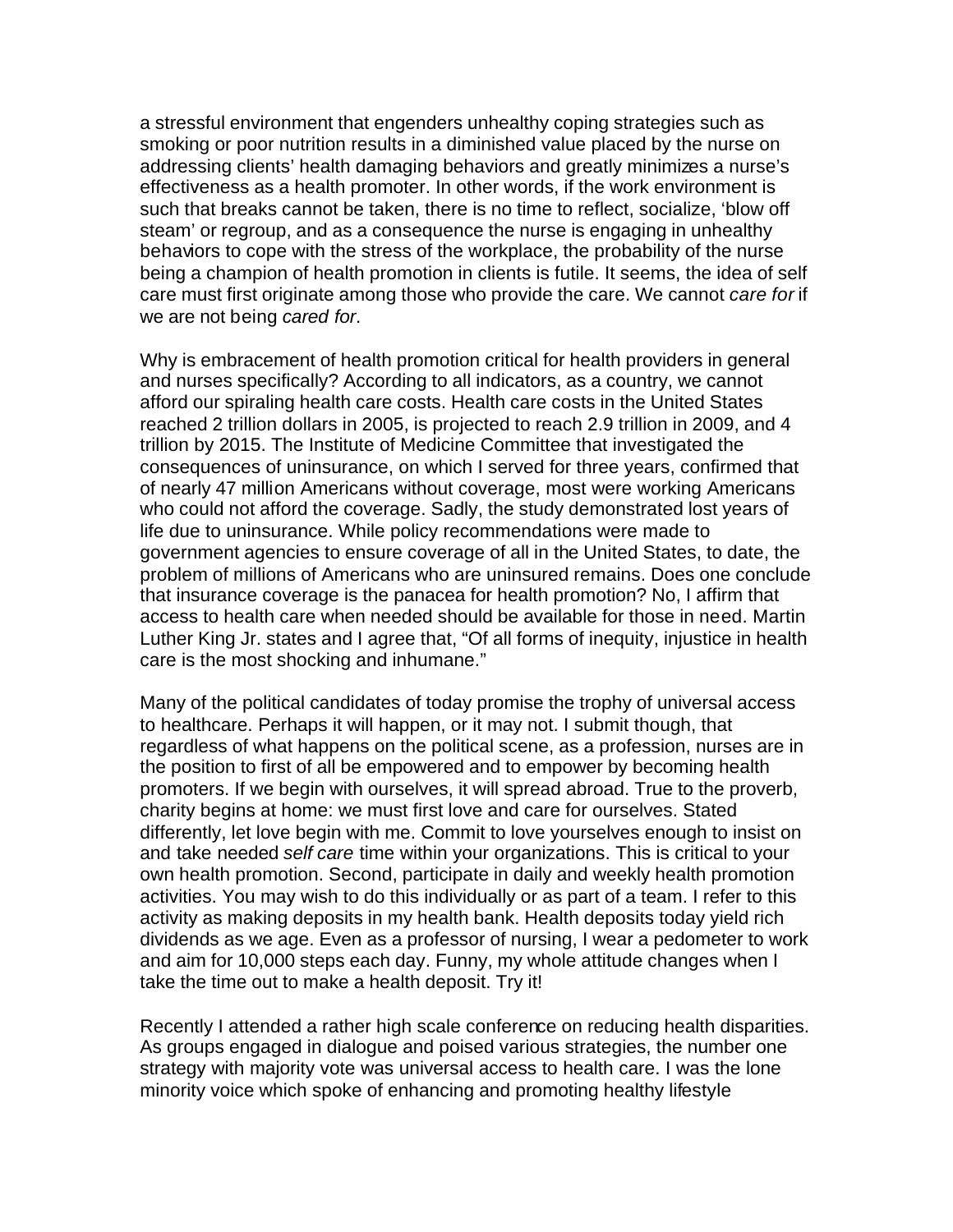behaviors from childhood onward. Yet, Farrell's article in this issue purports that a paradigm shift from a palliative medical model to a participatory and prevention-based approach, has the potential to reduce costs, and improve one's quality of life. However, I submit that many shy away from personal responsibility. Because nurses have traditionally garnered the public's trust, perhaps like no other professionals, we may have the acumen as an organization to embrace and communicate health promotion at a level we have not as yet done. Not only that, I believe that the public will listen Given the statistics regarding the age of practicing nurses and the shortage, it would be in our best interest to be healthy 'older' nurses.

My specific recommendations for nurses as champions of health promotion include, but are not limited to the following:

- As is possible, develop and adhere to a daily walking routine.
- Wear a pedometer and aim for your walking goal daily
- Record your health promotion progress
- Remember that as tight as the timeline is, your mind is clearer when you take a break and get away for a little while.
- Remain hydrated drink adequate water
- Remember that caffeine may give you the lift, but what goes up must come down
- Advocate for workplace walking trails and marked walking areas of the workplace
- Talk health and healthy lifestyles with your clients.
- Form health promotion teams in the workplace (nutritionists, physical therapists, chaplains, psychologists, physicians, etc).
	- $\circ$  Do a health promotion assessment of patients find out what their health promoting practices are.
	- o Develop tailored health promotion guides for patients. These can even be done for wheelchair bound patients
- You do not have to be registered nutritionists to recognize, advocate and benefit from science which affirms the value of whole grains and plantbased foods.
- Read Jenerette's article in this issue on Social Support and Quality of Life, and consider the self efficacy of patients for engagement in health promoting behaviors
- Insist on healthy food options for all workplace activities involving food
- Return to courses on nutrition in schools of nursing

## *Conclusion*

As proposed champions of health promotion, we must give ourselves permission to engage in self care. The literature is replete with examples of how if we don't practice it, we don't preach it. And, if we do preach it without practicing it, our preaching goes on deaf ears. Despite the trillions of dollars spent on health care,